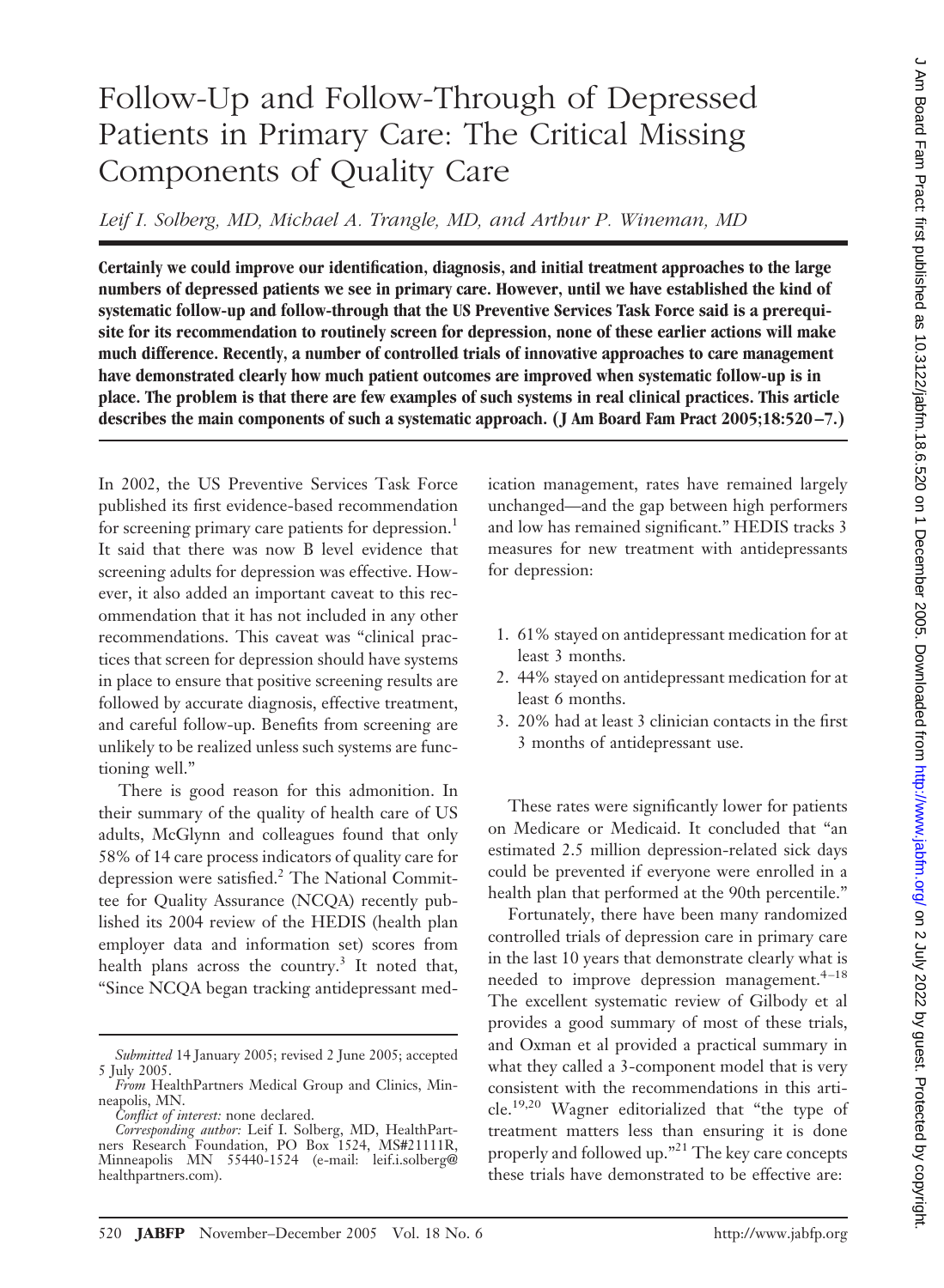- 1. Care management by a nonphysician working with the primary care physician
- 2. Planned collaborative care between physicians and mental health clinicians
- 3. Education and support of patients for selfmanagement
- 4. Attention to patient preferences

Although critical to good care management, these approaches are missing in nearly all primary care settings, and their potential is invisible to most clinicians. They can be implemented through "carve-out" disease management programs, but the many randomized trials cited above demonstrate that excellent results can be obtained in primary care if the above concepts are incorporated in a redesigned care process. The rest of this article will describe how these concepts can be implemented in practice through systems thinking and team care.

#### **What Is Primary Care of Depression Like?**

To better understand current primary care of adult patients with depression, we studied 274 patients in our medical group.<sup>22</sup> Our care system has many advantages for depression care because all our patients have good insurance coverage, psychiatrists and therapists are part of the medical group, and each primary care clinic has a mental health therapist onsite frequently for consultation, therapy, or collaborative care. Unlike most studies that conduct a questionnaire screening of all patients for depression, we identified the patients for this study from claims data because they had received a new diagnosis of depression from a primary care physician. We surveyed these patients soon after the initial visit and again 3 months later, and we audited their charts. Most patients were started on antidepressants, usually as their only therapy, with few reporting receiving educational or self-management information or recommendations and only half reporting a recommendation to see a mental health therapist (chart audits documented this recommendation only 13% of the time). Of those given a new depression medication, 67% stopped taking it on their own because they were having side effects, no improvement, felt better, or felt they didn't really need it. Over the next 3 months, only 10% had 3 or more visits and nearly all the patients meeting this HEDIS quality criterion had those visits with the mental health therapist in the clinic rather than with the primary care clinician. Only 36% had one follow-up visit with a physician in the next 3 months, 12% had 2 visits, and 1% had 3 or more.

The original and 3-month surveys incorporated a set of questions about depression that allowed a severity score to be calculated to monitor the effectiveness of treatment.<sup>23</sup> Seventy percent scored in the depression range initially and 50% 3 months later, whereas only 48% reported their depression had improved and 16% reported it was worse. Understandably, only 34% of these patients reported being very satisfied with their depression care at baseline and 3 months. Dissatisfaction was linked with not being given a choice of treatments, feeling it was hard to see a mental health specialist, and disliking their follow-up care. If this is the case in a system with so many advantages, what must it be like elsewhere, especially for the majority of patients who have recurrent or chronic depression. $e^{24}$ 

These results are certainly not because primary care physicians have poor intentions. They chose primary care despite lower incomes because they enjoy helping people and having continuous healing relationships with patients and their families. However, the current medical care environment has steadily increasing expectations while providing payments in primary care that reward volume over quality and provide inadequate resources to improve, especially for small practices that are not part of large multispecialty care systems. The challenge is to find ways to improve care within those limitations while waiting for changes in the reimbursement system.

#### **Changes That Would Improve Our Results**

We don't need to guess about what changes would be helpful in improving care for these patients. Many randomized controlled trials over the past 10 years have identified the types of changes we should be making, and they are consistent with the recommendations of the Future of Family Medicine report.<sup>25</sup> The most important change is implementing a care management role, and doing so under the supervision of the patient's primary care physician seems most likely to avoid fragmenting care. The key element in this role is proactive follow-up that includes monitoring depression status and initiating remedial action when adequate response is not being achieved. Other elements of the role are to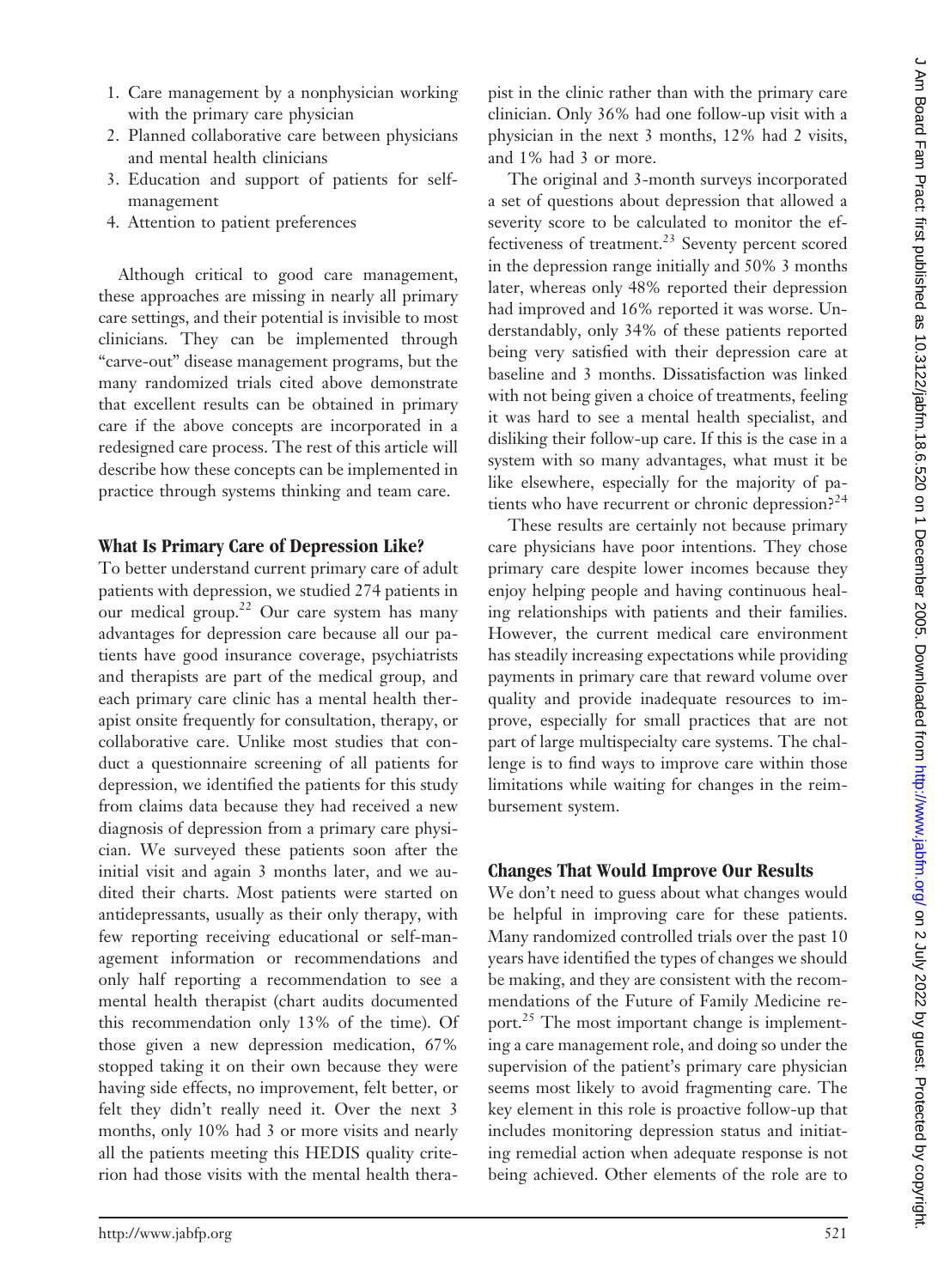assure that referrals, follow-up contacts, and use of educational and support resources occur as planned. These elements can be done well through systematic supportive follow-up telephone calls by nurses or other non-mental health professionals. Some studies have focused on just this change in care, whereas most others have included this approach as a fundamental part of a broader set of patient-centered changes. After Lynch showed that regular therapist calls supervised by a psychiatrist made a difference, other studies substituted a nurse working with the primary care physician, an approach that is much more feasible and acceptable in primary care.10,12,13,26 Hunkeler's trial showed that patients receiving nurse phone calls had greater improvement in their depression despite no change in adherence to antidepressant medications.<sup>13</sup> Rost et al extended the nurse follow-up phone calls for 24 months on the assumption that most depression has chronic disease elements.<sup>27</sup> The patients in their intervention group were 33% more likely to be in remission and they had 24% better mental function and 17% better physical function than those in the usual care group at 24 months.

The second change with clearly demonstrated benefit (but facilitated by the care management change described above) is increasing the likelihood that mental health specialists have a shared role in care when the patient prefers that or when alternate treatment approaches do not seem to be working well enough. The principal studies have been done by Katon et al, showing that when depression care is formally organized with preplanned consultation or shared care between the primary care physician and either a psychiatrist or an on-site psychologist, patient outcomes are better than usual care.<sup>6,28</sup> Such shared care benefits have been found to be produced at little overall cost per patient.<sup>29</sup>

Another desirable change is to improve education and support for patient self-management of this illness. This strategy has its own evidence base, but it also has been receiving increasing attention because the Institute of Medicine's report on "Crossing the Quality Chasm" highlighted patientcenteredness as one of the 6 aims for improving care.30 Stone et al reported a meta-analysis of 108 trials and found that strategies that involved patients in self-management of preventive services was one of the few approaches likely to make a difference.<sup>31</sup> Glasgow, Von Korff, and others have demonstrated that this strategy is particularly important in chronic disease care.<sup>32,33</sup> The Von Korff definition of this approach includes: (1) collaborative definition of problems, (2) targeting, goal setting, and planning, (3) self-management training and support services, (4) active and sustained follow-up.32 It was especially noted that this common core of services "need not be reinvented for each disease." A related benefit from any change that emphasizes patient self-management is the increased likelihood that patient preferences will be addressed, a need highlighted in Wagner's editorial about the key goals for improved depression care.<sup>21</sup> Studies of the attitudes of depressed patients in primary care have consistently shown a desire for treatment, but with more preferring counseling than medications and few wanting to be shunted off to mental health professionals without a continuing involvement by their primary care physician. $34-36$ In most of the randomized trials of improved depression care, the care manager role is clearly focused on self-management support.<sup>9,11-13,16,27</sup>

Some of the above changes could be accomplished through a carve-out disease management program, and health plans are under increasing pressure to do that as the costs of health care keep increasing.37,38 However, the evidence from the trials demonstrates that they can all be implemented in primary care, building on the established relationship with the patient's primary care physician in a patient-centered way that seems likely to be better for all concerned.38,39 But doing that will require primary care physicians to make some serious changes in the way they provide care for these patients, preferably as part of a general reorganization of the approach to treating all patients with chronic diseases.

## **Why Are There Problems?**

The apparent deficiencies in the primary care physicians' typical approach to treating their patients' depression problems do not seem to be because of unwillingness to accept responsibility for this problem, either in our medical group or in published surveys.<sup>40</sup> Instead, they are part of the general problem with our approach to the care of patients with chronic conditions. For a variety of reasons, including training, tradition, busyness, and lack of sufficient resources and practice system support, we tend to treat each encounter with patients with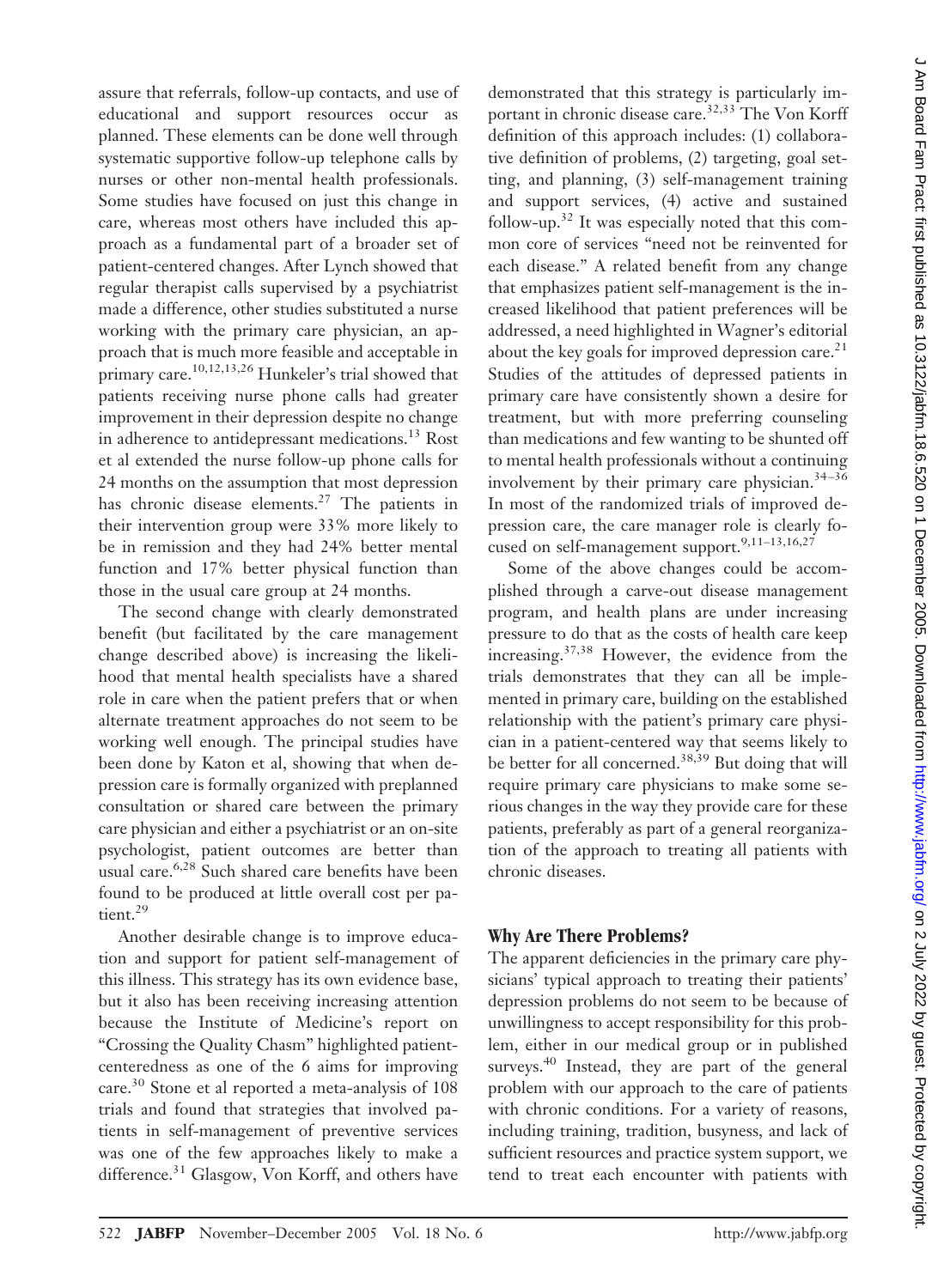chronic conditions as a separate episode with ourselves as the only significant resource and no plan for structured follow-up or ability to provide broad-based self-management support of our patients.41 We primary care physicians generally do not have the kind of team-based and systematic proactive approach to care that is needed by patients with chronic conditions and that is recommended in the Future of Family Medicine Report.25 Such a proactive team approach is especially needed for depressed patients who are less likely to adhere to treatment recommendations or take the initiative for self-care, and that is truer for those in primary care.<sup>42</sup> Wagner and colleagues have provided extensive literature reviews of care innovations that have made a difference in the quality of care for patients with a variety of chronic conditions.33,41,43 These innovations are very similar to the important changes in care described above.

## **The Chronic Care Model As a Guide**

Because significant changes in care approach are needed, it may be helpful to have a model for thinking about these changes in a comprehensive way. Fortunately, Wagner and many colleagues have also developed a conceptual model for organizing our thinking about chronic disease care. It is usually referred to as the Chronic Care Model (or sometimes the Planned Care Model), and it is illustrated in Figure  $1.^{41,44,45}$  The key to the model is what is called productive interactions between a prepared practice team and an informed activated patient. To facilitate this, the clinic or medical group needs to develop and maintain at least 4 main components of the model in relation to depression care, along with the following systems in each:

- 1. Delivery System Design—Change from a physician-does-everything-except-prep-patients approach to a practice team where each physician works with a rooming assistant, nurse (ideally an RN), and receptionist, each of whom has expanded defined roles. The key to a new way of behaving is having the nurse team member act as care manager, especially for patients with depression or other chronic diseases.
- 2. Clinical Information System—Establish a registry of all clinic patients with depression and use it to provide reminders to patients and team members about needed follow-up contacts and services. Add a patient-completed questionnaire to assess severity of depression periodically. Include the severity results in a flow sheet of care data in each patient's record and use the flow sheet to communicate among team members and to monitor the status of each patient's depression and care over time. All these changes can be made without an electronic record system, although having one makes it easier.
- 3. Decision Support—Before doing anything else, all physicians must agree on a clinic- or medical group-wide evidence-based guideline for depression care. Incorporate these guide-



Figure 1. The Chronic Care Model (reprinted with permission of the American College of Physicians).<sup>44</sup>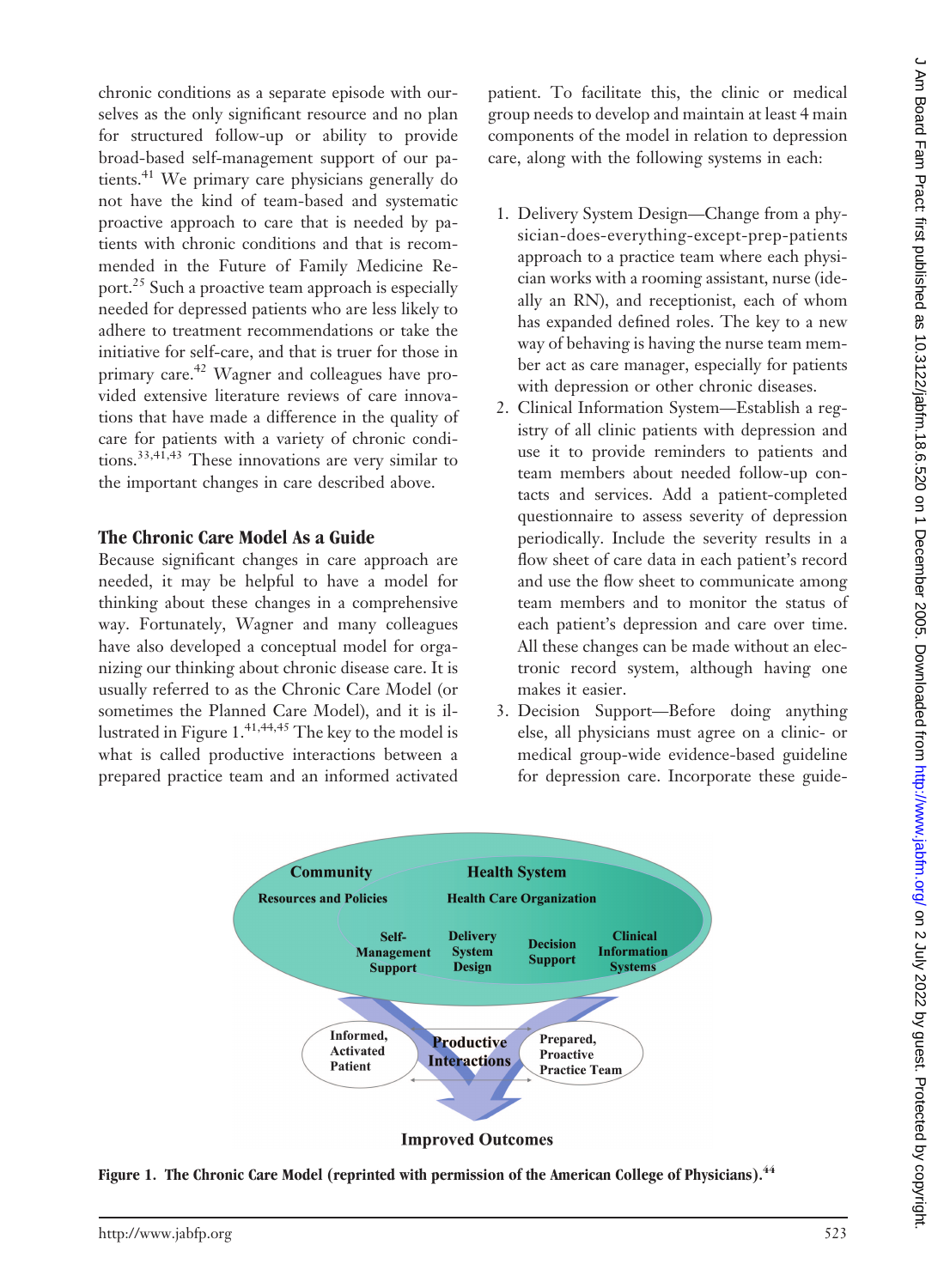lines into team member tasks, as well as in specifications for collaborative roles of mental health services during routine care. In addition, the practice should establish an agreement with mental health consultants on how to quickly access their advice or involvement when patient difficulties arise.

4. Self-Management Support—The goal is to provide all patients with as much information and resources as they want and need so that they can take on as active a role in their own care as they are willing to do. The team care manager is the key person here, providing information and advice during regularly scheduled follow-up contacts (usually by phone).

## **What Would Systematic Care Management Look Like?**

The following description of a clinic system for depression care is intended to provide an example that can be modified to fit each clinic's unique situation and preferences. It assumes that there is some type of team that includes a nonphysician (usually a nurse) with the ability to provide patient self-management support (not mental health counseling) in a closely integrated way with the primary physician. The description also assumes that all the clinicians have agreed on a depression guideline (a good starter example is available from www.icsi. org) and a patient questionnaire that can validly assess the presence and severity of depression. Although there is little point in routine screening to identify more depressed patients until a clinic site has implemented a systematic approach to management of the patients already being diagnosed (as noted by the US Preventive Services Task Force), a depression questionnaire is still needed to clarify the diagnosis, establish severity, and monitor progress over time. Because the PHQ-9 is a good example of a questionnaire useful for those 3 purposes, and because it is increasingly becoming the standard, that is what will be used in the following example.<sup>46</sup> The PHQ-9 has 9 questions, each of which covers one of the DSM-IV criteria for depression and is scored from 0 to 3. Thus the maximum total score is 27, and a score of 10 to 14 suggests moderate depression, 15 to 19 moderately severe, and 20 to 27 severe. This instrument has been well-validated for assessing diagnosis, severity, and outcomes, and can be thought of as similar

to the HbA1c measure that has been so valuable for following and improving diabetes care. $47-51$ 

Care management begins after a clinician has identified a patient with depression using the PHQ-9 and after deciding on an initial approach to care based on review of the treatment and selfmanagement options together. The next steps might be:

- 1. Inclusion of this patient in a depression registry—this should follow automatically and not depend on the physician remembering to do so, therefore establishing a redundant system using either billing codes for depression or entry by any member of the care team.
- 2. Contact from the team nurse— usually by phone but also potentially during the initial visit if the physician introduces them and the nurse has time available.
- 3. Baseline assessment—assures that the patient has completed the PHQ-9 and gathers relevant information about the patient's living situation, health needs, and knowledge/attitudes about depression and its care. Key information such as the PHQ-9 score and primary symptoms is entered on a new depression flow sheet.
- 4. Initiation of self-management support—provides additional information about depression, treatment options, and medication side effects (if on meds), as well as additional resources for self-care and community help (eg, books, classes, support groups) and the general approach to be used for follow-up. A particularly important part of this is clarifying the usual delay in medication benefit, the need to stay on medication for at least 6 months, and how to handle emergency situations or relapse.
- 5. Facilitation of the selected treatment and selfmanagement— helps with referral arrangements and/or adjustment to medications, and checks on whether the treatment plan is being followed, including the encouragement of patient activation and self-management actions at every encounter.
- 6. Follow-up— before or soon after each visit with a clinician or as modified per individual patient needs and preferences, the nurse calls the patient to monitor severity (repeat PHQ-9 at each contact or at least every 3 to 6 months) and progress on the patient's self-management, treatment plan, and referrals. Rechecking on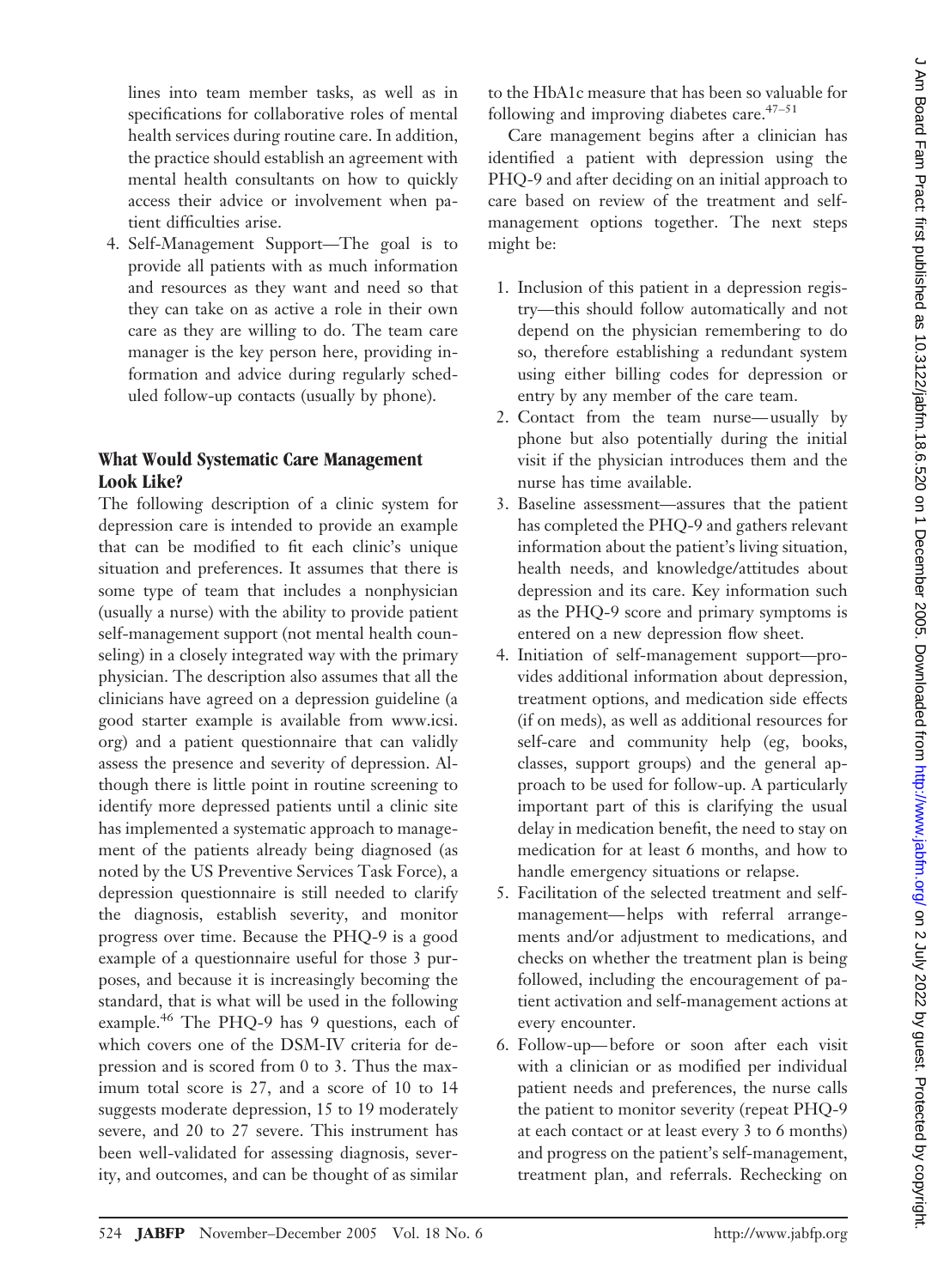suicidal risks is a critical part of this follow-up, aided by one question on the PHQ-9. These contacts provide a wonderful opportunity to ask about how the patient is doing with making the cognitive or behavioral changes that were agreed on previously as important self-care contributors to reducing depression, and making new plans. Key parts of this information are entered on the flow sheet and, if more detail is needed, can go in a progress note in the chart.

7. Follow-through—this includes advising the physician if the patient is having trouble with the treatment plan or any referrals or follow-up visits, as well as informal status updates during the course of normal team communications. If a mental health clinician is also providing visit care, the nurse will usually be in the best position to coordinate needed information.

#### **Implementing Systematic Care Management**

Because of the resource and reimbursement limitations identified in the earlier section on current primary care of depression, many small practice settings may find it difficult to implement such a system. Because it is fully compatible with the changes recommended by the Future of Family Medicine, it should also be as financially feasible as those changes.<sup>25</sup> However, systematic care can also be implemented in steps, starting with low cost items:

- 1. Agreement by all physicians in a practice on a clinical guideline for depression care
- 2. Simple audit of enough charts of depressed patients to verify that there are problems in desired follow-up and follow-through
- 3. Use the PHQ-9 in initial appraisal and followup visits as a way to measure severity and outcomes (think of it as of similar value to an A1c test for diabetes control)

If, as we suspect, many patients do not follow-up or have contacts limited to obtaining phone refills for antidepressants, any staff person (receptionist?) can use a simple manual tickler system to call patients who haven't made guideline- or physician-recommended follow-ups. Besides improving care, this will increase patient satisfaction and produce enough reimbursable follow-up visits to pay for the calls. Further details about training or materials used in the follow-up approach proven in the RAND trials (called Partners in Care) can be obtained from its website at http://www.rand.org/ health/pic.products/.

## **Conclusion**

The physicians and clinics that decide to convert to such a systematic approach to care management for patients with depression and other chronic diseases will not find it easy. The differences from usual care are large for physicians, nurses, and patients alike. Therefore, the transition will require a lot of patience and working out many details that go beyond the scope of this article. However, the rewards for each of the participants can be great as well.

## **References**

- 1. U.S. Preventive Services Task Force. Screening for depression: Recommendations and rationale. Ann Intern Med 2002;136:760 – 4.
- 2. McGlynn EA, Asch SM, Adams J, et al. The quality of health care delivered to adults in the United States. N Engl J Med 2003;348:2635– 45.
- 3. National Committee for Quality Assurance. The state of health care quality 2004: industry trends and analysis. Washington (DC): National Committee for Quality Assurance, 2004:22.
- 4. Katon W, Robinson P, Von Korff M, et al. A multifaceted intervention to improve treatment of depression in primary care. Arch Gen Psychiatry 1996;53: 924 –32.
- 5. Katon W, Rutter CM, Ludman EJ, et al. A randomized trial of relapse prevention of depression in primary care. Arch Gen Psychiatry 2001;58:241–7.
- 6. Katon W, Von Korff M, Lin E, et al. Collaborative management to achieve depression treatment guidelines. J Clin Psychiatry 1997;58:20 –3.
- 7. Katon W, Von Korff M, Lin E, et al. Populationbased care of depression: effective disease managment strategies to decrease prevalence. Gen Hosp Psychiatry 1997;19:169 –78.
- 8. Katzelnick DJ, Simon G, Pearson SD, et al. Randomized trial of a depression management program in high utilizers of medical care. Arch Fam Med 2000;9:345–51.
- 9. Simon G, Von Korff M, Rutter CM, Wagner E. Randomised trial of monitoring, feedback, and management of care by telephone to improve treatment of depression in primary care. BMJ 2000;320:550 – 4.
- 10. Rubenstein LV, Jackson-Triche M, Unutzer J, et al. Evidence-based care for depression in managed primary care practices. Health Aff 1999;18:89 –105.
- 11. Wells KB, Sherbourne C, Schoenbaum M, et al. Impact of disseminating quality improvement programs for depression in managed primary care: a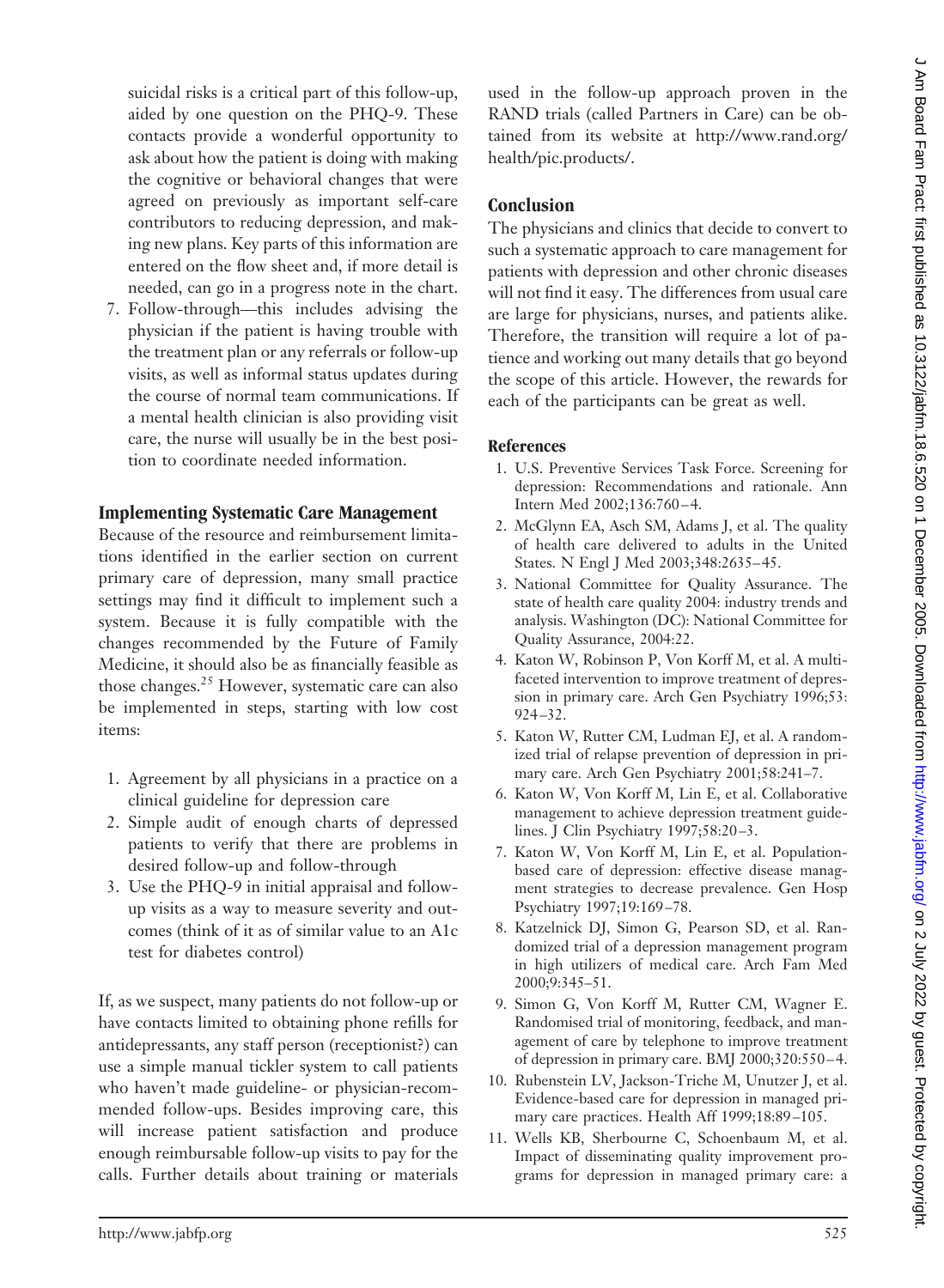randomized controlled trial. JAMA 2000;283:212– 20.

- 12. Rost K, Nutting P, Smith J, Werner J, Duan N. Improving depression outcomes in community primary care practice: a randomized trial of the quEST intervention. J Gen Intern Med 2001;16:143–9.
- 13. Hunkeler EM, Meresman JF, Hargreaves WA, et al. Efficacy of nurse telehealth care and peer support in augmenting treatment of depression in primary care. Arch Fam Med 2000;9:700 – 8.
- 14. Dwight-Johnson M, Unutzer MJ, Sherbourne C, Tang L, Wells KB. Can quality improvement programs for depression in primary care address patient preferences for treatment? Med Care 2001;39:934 – 44.
- 15. Unutzer J, Katon W, Callahan CM, et al. Collaborative care management of late-life depression in the primary care setting: a randomized controlled trial. JAMA 2002;288:2836 – 45.
- 16. Dietrich AJ, Oxman TE, Williams JR Jr., et al. Reengineering systems for the treatment of depression in primary care: cluster randomised controlled trial. BMJ 2004;329:602–7.
- 17. Simon GE, Ludman EJ, Tutty S, Operskalski B, Von Korff M. Telephone psychotherapy and telephone care management for primary care patients starting antidepressant treatment: a randomized controlled trial. JAMA 2004;292:935– 42.
- 18. Bruce ML, Ten Have TR, Reynolds CF, et al. Reducing suicidal ideation and depressive symptoms in depressed older primary care patients: a randomized controlled trial. JAMA 2004;291:1081–91.
- 19. Gilbody S, Whitty P, Grimshaw J, Thomas R. Educational and organizational interventions to improve the management of depression in primary care: a systematic review. JAMA 2003;289:3145–51.
- 20. Oxman TE, Dietrich AJ, Williams JW Jr., Kroenke K. A 3-component model for reengineering systems for the treatment of depression in primary care. Psychosomatics 2002;43:441–50.
- 21. Wagner EH. Managing depression in primary care: the type of treatment matters less than ensuring it is done properly and followed up. BMJ 2001;322:  $746 - 7.$
- 22. Solberg LI, Fischer LR, Rush WA, Wei F. When depression is the diagnosis, what happens to patients and are they satisfied?. Am J Manag Care 2003;9:  $131 - 40.$
- 23. Kohout FJ, Berkman LF, Evans DA, Cornoni-Huntley J. Two shorter forms of the CES-D depression symptoms index. J Aging Health 1993;5:179 –93.
- 24. Judd LL. The clinical course of unipolar major depressive disorders. Arch Gen Psychiatry 1997;4:989 – 91.
- 25. Martin JC, Avant RF, Bowman MA, et al. The future of family medicine: a collaborative project of the family medicine community. Ann Fam Med 2004;(2 Suppl 1):S3–32.
- 26. Lynch DJ, Tamburrino MB, Nagel R. Telephone counseling for patients with minor depression: preliminary findings in a family practice setting. J Fam Pract 1997;44:293– 8.
- 27. Rost K, Nutting P, Smith JL, Elliott CE, Dickinson M. Managing depression as a chronic disease: a randomised trial of ongoing treatment in primary care. BMJ 2002;325:934 –9.
- 28. Katon W, Von Korff M, Lin E, et al. Collaborative management to achieve treatment guidelines: impact on depression in primary care. JAMA 1995;273:1026 – 31.
- 29. Simon GE, Katon WJ, Von Korff M, et al. Costeffectiveness of a collaborative care program for primary care patients with persistent depression. Am J Psychiatry 2001;158:1638 – 44.
- 30. Institute of Medicine. Crossing the Quality Chasm: A New Health System for the 21st Century. Washington (DC): National Academy Press, 2001.
- 31. Stone EG, Morton SC, Hulscher ME, et al. Interventions that increase use of adult immunization and cancer screening services: a meta-analysis. Ann Intern Med 2002;136:641–51.
- 32. Von Korff M, Gruman J, Schaefer J, Curry SJ, Wagner EH. Collaborative management of chronic illness. Arch Intern Med 1997;127:1097–102.
- 33. Glasgow RE, Funnell MM, Bonomi AE, Davis C, Beckham V, Wagner EH. Self-management aspects of the improving chronic illness care breakthrough series: implementation with diabetes and heart failure teams. Ann Behav Med 2002;4:80 –7.
- 34. Kadam UT, Croft P, McLeod J, Hutchinson M. A qualitative study of patients' views on anxiety and depression. Br J Gen Pract 2001;51:375– 80.
- 35. Brody DS, Khalia AA, Thompson TL. Patients' perspectives on the management of emotional distress in primary care settings. J Gen Intern Med 1997;12:  $403-6.$
- 36. Dwight-Johnson D, Sherbourne CD, Liao D, Wells KB. Treatment preferences among depressed primary care patients. J Gen Intern Med 2000;15:527– 34.
- 37. Aubert RE, Fulop G, Xia F, Thiel M, Maldonato D, Woo C. Evaluation of a depression health management program to improve outcomes in first or recurrent episode depression. Am J Manag Care 2003; 9:374 – 80.
- 38. Wagner EH. The role of patient care teams in chronic disease management. BMJ 2000;320:569 – 72.
- 39. Bodenheimer T. Disease management—promises and pitfalls. N Engl J Med 1999;340:1202–5.
- 40. Williams JW Jr, Rost K, Dietrich AJ, Ciotti MC, Zyzanski SJ, Cornell J. Primary care physicians' approach to depressive disorders. Effects of physician specialty and practice structure. Arch Fam Med 1999;8:58 – 67.
- 41. Wagner EH, Austin BT, Von Korff M. Organizing